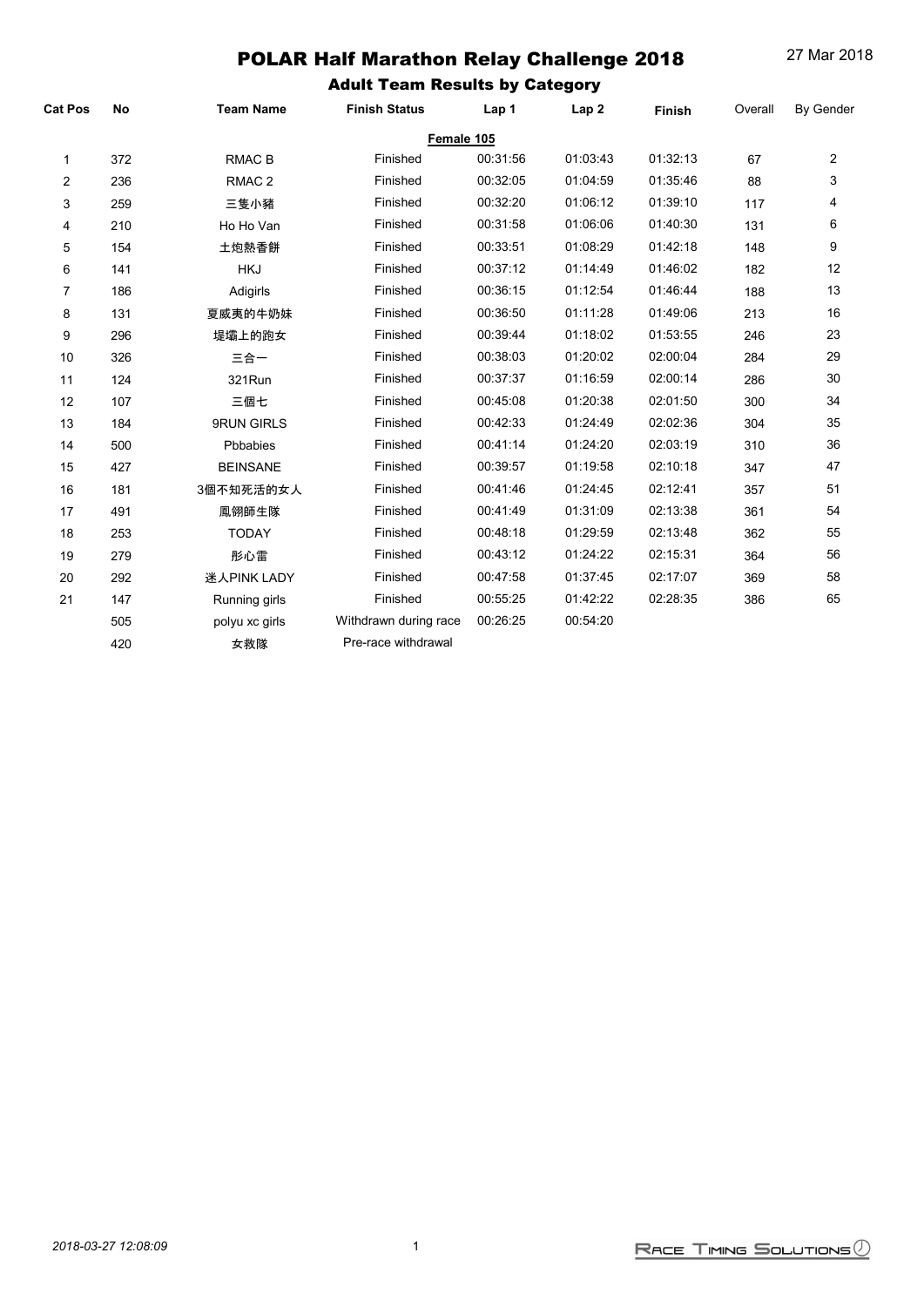| <b>Cat Pos</b> | No  | <b>Team Name</b>         | <b>Finish Status</b>  | Lap 1    | Lap <sub>2</sub> | Finish   | Overall | <b>By Gender</b> |
|----------------|-----|--------------------------|-----------------------|----------|------------------|----------|---------|------------------|
|                |     |                          | Female 135            |          |                  |          |         |                  |
| 1              | 428 | WeakEndsHere             | Finished              | 00:34:19 | 01:07:59         | 01:41:45 | 142     | $\overline{7}$   |
| 2              | 398 | 10公里B隊                   | Finished              | 00:34:36 | 01:08:43         | 01:45:06 | 176     | 11               |
| 3              | 297 | 短途馬王                     | Finished              | 00:35:19 | 01:10:13         | 01:47:38 | 196     | 14               |
| 4              | 112 | RMAC <sub>1</sub>        | Finished              | 00:38:23 | 01:13:47         | 01:48:24 | 201     | 15               |
| 5              | 480 | 2fight6                  | Finished              | 00:34:56 | 01:15:35         | 01:49:21 | 216     | 17               |
| 6              | 476 | Lace Runners             | Finished              | 00:38:02 | 01:14:26         | 01:51:10 | 227     | 18               |
| $\overline{7}$ | 332 | 跑得樂女子隊                   | Finished              | 00:35:41 | 01:13:28         | 01:51:40 | 233     | 19               |
| 8              | 137 | Cheers & Embrace         | Finished              | 00:35:11 | 01:14:07         | 01:52:32 | 238     | 20               |
| 9              | 180 | 3人6腳12眼隊                 | Finished              | 00:46:06 | 01:24:07         | 01:54:11 | 250     | 24               |
| 10             | 401 | 慢必                       | Finished              | 00:37:45 | 01:18:25         | 01:57:37 | 273     | 26               |
| 11             | 230 | One length sisters       | Finished              | 00:40:35 | 01:18:55         | 01:57:53 | 276     | 27               |
| 12             | 205 | Fun Fun Run              | Finished              | 00:39:37 | 01:15:54         | 01:59:44 | 282     | 28               |
| 13             | 282 | 步風女神AAA                  | Finished              | 00:36:32 | 01:17:02         | 02:00:50 | 291     | 31               |
| 14             | 116 | S.K.Y藍天                  | Finished              | 00:39:01 | 01:20:55         | 02:01:01 | 293     | 32               |
| 15             | 499 | SuperLeo                 | Finished              | 00:43:23 | 01:24:56         | 02:06:53 | 329     | 40               |
| 16             | 493 | $20 + 1$                 | Finished              | 00:43:53 | 01:26:51         | 02:08:25 | 338     | 41               |
| 17             | 263 | IB 3 Wings               | Finished              | 00:44:25 | 01:35:26         | 02:09:55 | 344     | 44               |
| 18             | 310 | 繁忙兒童健身團 1                | Finished              | 00:44:14 | 01:28:15         | 02:10:07 | 345     | 45               |
| 19             | 492 | 慢腳蝸牛急急跑                  | Finished              | 00:44:23 | 01:29:36         | 02:11:10 | 349     | 49               |
| 20             | 311 | 繁忙兒童健身團 2                | Finished              | 00:47:02 | 01:27:50         | 02:12:37 | 356     | 50               |
| 21             | 469 | Mitzee Ladies            | Finished              | 00:49:19 | 01:36:22         | 02:17:04 | 368     | 57               |
| 22             | 330 | 沙跑朝活最強                   | Finished              | 00:45:35 | 01:32:50         | 02:20:56 | 378     | 60               |
| 23             | 179 | .FitCamp.                | Finished              | 00:47:08 | 01:41:24         | 02:28:36 | 387     | 66               |
| 24             | 202 | FitCamp.                 | Finished              | 00:44:29 | 01:44:43         | 02:29:25 | 388     | 67               |
| 25             | 216 | Joyful Jogging           | Finished              | 00:54:40 | 01:45:27         | 02:33:36 | 390     | 68               |
| 26             | 145 | WAV                      | Finished              | 00:47:57 | 01:44:55         | 02:34:53 | 392     | 69               |
|                | 158 | 勁亞 - CMN 仨               | Withdrawn during race | 01:06:02 | 02:08:47         |          |         |                  |
|                | 482 | <b>SMILE</b>             | Pre-race withdrawal   |          |                  |          |         |                  |
|                | 429 | 五妹嘜                      | Pre-race withdrawal   |          |                  |          |         |                  |
|                |     |                          | Female 165            |          |                  |          |         |                  |
| 1              | 321 | 一義田徑會Elite Sports Club 7 | Finished              | 00:31:44 | 01:05:04         | 01:39:44 | 123     | 5                |
| 2              | 458 | 南跑友女子隊                   | Finished              | 00:32:27 | 01:07:51         | 01:42:56 | 157     | $10$             |
| 3              | 449 | 南區長跑會G隊                  | Finished              | 00:37:34 | 01:15:42         | 01:53:22 | 242     | 21               |
| 4              | 260 | 三儍Running Club           | Finished              | 00:36:55 | 01:13:56         | 01:53:26 | 243     | 22               |
| 5              | 473 | 柴灣108                    | Finished              | 00:39:47 | 01:18:36         | 01:54:12 | 251     | 25               |
| 6              | 391 | 步風女神 CEF                 | Finished              | 00:37:30 | 01:17:31         | 02:01:06 | 296     | 33               |
| $\overline{7}$ | 309 | 優瘦三人組                    | Finished              | 00:40:52 | 01:25:11         | 02:04:32 | 317     | 37               |
| 8              | 225 | <b>MRS</b>               | Finished              | 00:43:19 | 01:25:02         | 02:05:30 | 323     | 38               |
| 9              | 106 | <b>GHSAC</b>             | Finished              | 00:35:45 | 01:23:35         | 02:08:29 | 339     | 42               |
| $10$           | 195 | CSW4Fun                  | Finished              | 00:36:57 | 01:21:32         | 02:08:58 | 341     | 43               |
| 11             | 187 | ANW                      | Finished              | 00:43:09 | 01:23:46         | 02:10:14 | 346     | 46               |
| 12             | 182 | 3個奮絲的半馬                  | Finished              | 00:35:34 | 01:20:48         | 02:10:35 | 348     | 48               |
| 13             | 466 | Run&Fun                  | Finished              | 00:43:40 | 01:27:01         | 02:12:52 | 358     | 52               |
| 14             | 393 | 三個嬋嬋去 fun 温              | Finished              | 00:42:13 | 01:27:59         | 02:13:16 | 360     | 53               |
| 15             | 215 | JEB                      | Finished              | 00:48:19 | 01:37:23         | 02:23:37 | 381     | 61               |
| $16\,$         | 394 | Running Buddy 2018       | Finished              | 00:50:04 | 01:38:18         | 02:24:01 | 382     | 62               |
| 17             | 233 | Pretty Women             | Finished              | 00:46:15 | 01:40:01         | 02:24:28 | 383     | 63               |
| $18\,$         | 303 | 開心花花                     | Finished              | 00:44:23 | 01:39:18         | 02:25:08 | 384     | 64               |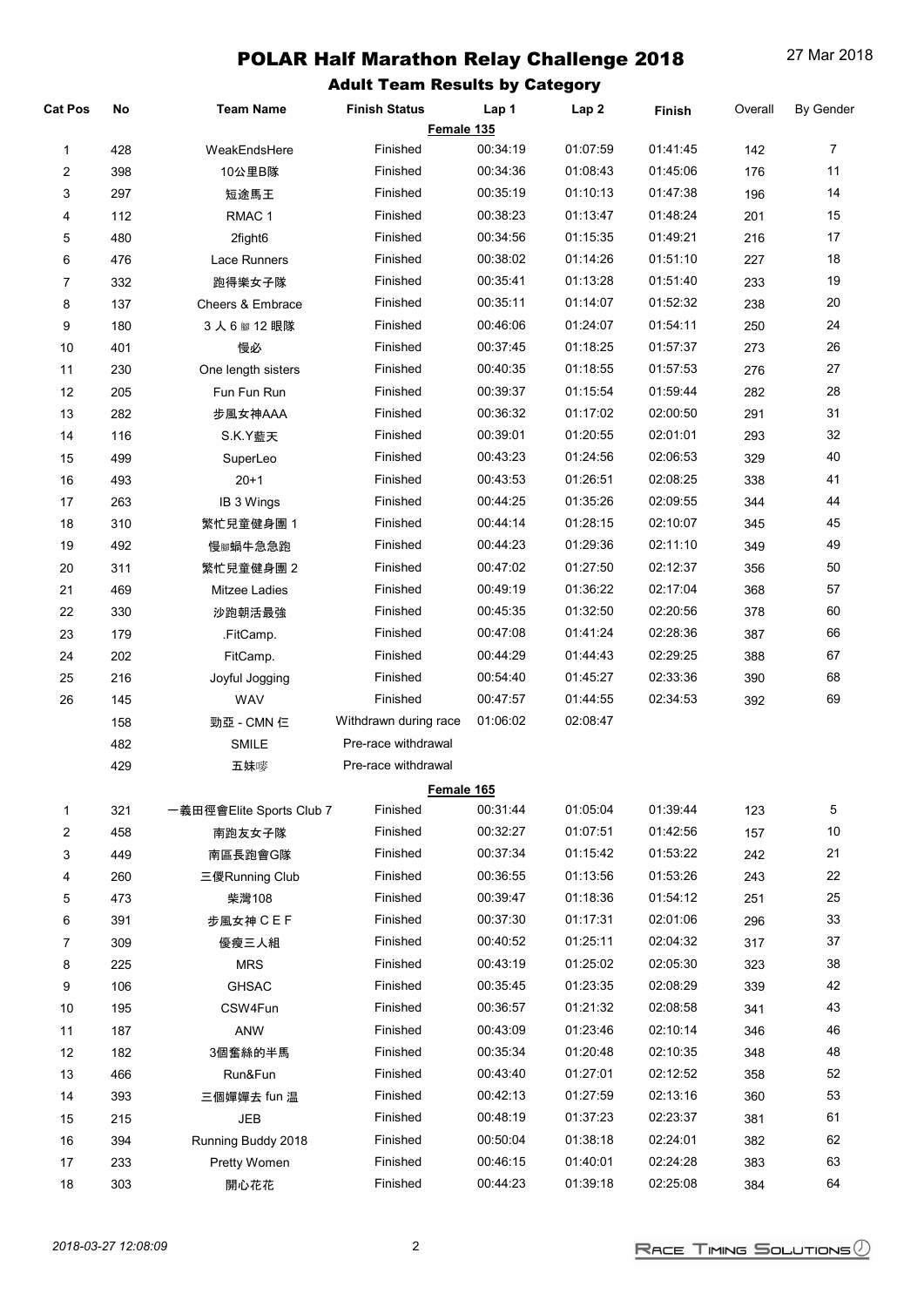### Adult Team Results by Category

| <b>Cat Pos</b>          | No  | <b>Team Name</b>     | <b>Finish Status</b> | Lap 1                 | Lap <sub>2</sub> | Finish   | Overall      | <b>By Gender</b> |
|-------------------------|-----|----------------------|----------------------|-----------------------|------------------|----------|--------------|------------------|
|                         |     |                      |                      | Female 60<br>00:28:37 |                  |          |              |                  |
| $\mathbf{1}$            | 435 | Polar Girl Team      | Finished             |                       | 00:58:08         | 01:24:29 | 30           | 1                |
| $\overline{\mathbf{c}}$ | 490 | 鳳翎女將                 | Finished             | 00:48:30              | 01:33:29         | 02:20:31 | 377          | 59               |
|                         |     |                      |                      | Female over 165       |                  |          |              |                  |
| $\mathbf{1}$            | 397 | 10公里A隊               | Finished             | 00:35:46              | 01:09:33         | 01:41:47 | 143          | 8                |
| 2                       | 450 | 南區長跑會H隊              | Finished             | 00:42:28              | 01:22:42         | 02:05:33 | 324          | 39               |
|                         |     |                      |                      | <b>Male 105</b>       |                  |          |              |                  |
| $\mathbf{1}$            | 423 | Polar Team D         | Finished             | 00:22:44              | 00:45:59         | 01:07:59 | $\mathbf{1}$ | $\mathbf{1}$     |
| 2                       | 371 | <b>RMAC A</b>        | Finished             | 00:23:07              | 00:46:29         | 01:09:32 | 2            | $\overline{2}$   |
| 3                       | 431 | Polar Team C         | Finished             | 00:23:10              | 00:47:13         | 01:09:37 | 3            | 3                |
| 4                       | 434 | Polar Team B         | Finished             | 00:26:24              | 00:51:30         | 01:17:47 | 9            | 8                |
| 5                       | 238 | RMAC 西環馬拉松之友         | Finished             | 00:27:19              | 00:54:57         | 01:23:51 | $27\,$       | 18               |
| 6                       | 270 | 白兵                   | Finished             | 00:28:53              | 00:54:59         | 01:24:13 | 29           | 19               |
| 7                       | 314 | The Bus Chasers      | Finished             | 00:29:12              | 00:56:42         | 01:25:35 | 34           | 23               |
| 8                       | 258 | 九厘米皇速                | Finished             | 00:29:00              | 01:01:54         | 01:30:04 | 51           | 33               |
| 9                       | 511 | GetSet team A        | Finished             | 00:29:00              | 01:00:48         | 01:30:15 | 52           | 34               |
| 10                      | 140 | Blizzard             | Finished             | 00:33:17              | 01:03:10         | 01:31:02 | 57           | 37               |
| 11                      | 120 | 太快team               | Finished             | 00:30:10              | 01:03:45         | 01:32:07 | 66           | 40               |
| 12                      | 113 | SVR A                | Finished             | 00:34:39              | 01:04:14         | 01:33:54 | 76           | 44               |
| 13                      | 348 | 涉山·跑                 | Finished             | 00:30:07              | 01:03:42         | 01:34:00 | 77           | 45               |
| 14                      | 110 | Alpha Papa           | Finished             | 00:32:03              | 01:04:15         | 01:34:19 | 78           | 46               |
| 15                      | 404 | 酒素狼奔隊                | Finished             | 00:32:58              | 01:06:34         | 01:34:47 | 80           | 48               |
| 16                      | 204 | Free2Run             | Finished             | 00:31:02              | 01:02:49         | 01:35:32 | 85           | 51               |
| 17                      | 222 | MIF 2004             | Finished             | 00:34:31              | 01:06:12         | 01:37:22 | 99           | 60               |
| 18                      | 375 | 柒王                   | Finished             | 00:39:19              | 01:11:55         | 01:40:57 | 135          | 80               |
| 19                      | 474 | Gooner Running Club  | Finished             | 00:31:16              | 01:07:09         | 01:41:10 | 137          | 82               |
| 20                      | 485 | HaaRun               | Finished             | 00:35:11              | 01:10:12         | 01:42:25 | 150          | 89               |
| 21                      | 425 | 沙綠純莉二隊               | Finished             | 00:34:26              | 01:08:25         | 01:43:12 | 158          | 93               |
| 22                      | 103 | 今朝比女隊                | Finished             | 00:32:03              | 01:07:22         | 01:43:23 | 159          | 94               |
| 23                      | 426 | 沙綠紅莉三隊               | Finished             | 00:45:29              | 01:18:25         | 01:43:37 | 161          | 96               |
| 24                      | 462 | Dream Jim Chim       | Finished             | 00:35:39              | 01:13:29         | 01:44:08 | 165          | 98               |
| 25                      | 164 | 隊王之王隊穿牆              | Finished             | 00:37:35              | 01:13:29         | 01:44:50 | 172          | 102              |
| 26                      | 206 | <b>GOGORANGER</b>    | Finished             | 00:38:56              | 01:12:57         | 01:47:03 | 192          | 108              |
| 27                      | 118 | 步風青年隊                | Finished             | 00:31:31              | 01:19:17         | 01:47:34 | 195          | 110              |
| 28                      | 333 | 歲寒三友                 | Finished             | 00:32:26              | 01:11:26         | 01:48:08 | 199          | 112              |
| 29                      | 472 | 經典南華手球               | Finished             | 00:34:14              | 01:14:42         | 01:49:08 | 214          | 119              |
| 30                      | 329 | 志趣相投                 | Finished             | 00:37:44              | 01:11:10         | 01:50:39 | 225          | 125              |
| 31                      | 223 | MKB 99 NOT YET 100   | Finished             | 00:42:20              | 01:17:21         | 01:51:14 | 228          | 126              |
| 32                      | 229 | Nine to Six Warriors | Finished             | 00:32:38              | 01:13:04         | 01:51:25 | 229          | 127              |
| 33                      | 185 | 9upper               | Finished             | 00:36:52              | 01:16:43         | 01:52:56 | 240          | 133              |
| 34                      | 265 | 六王                   | Finished             | 00:31:16              | 01:14:50         | 01:54:54 | 256          | 135              |
| 35                      | 239 | Run Slow No Nose     | Finished             | 00:41:38              | 01:18:57         | 01:55:34 | 262          | 136              |
| 36                      | 424 | 沙綠蘿莉一隊               | Finished             | 00:45:29              | 01:26:26         | 01:57:23 | 270          | 140              |
| 37                      | 459 | 任你隊                  | Finished             | 00:38:17              | 01:16:52         | 01:59:08 | 281          | 145              |
| 38                      | 510 | 善導跑                  | Finished             | 00:36:48              | 01:24:03         | 02:05:26 | 322          | 154              |
|                         | 512 | GetSet team B        | Pre-race withdrawal  |                       |                  |          |              |                  |
|                         | 142 | S12ZERO              | Pre-race withdrawal  |                       |                  |          |              |                  |
|                         | 245 | S.K. Runner          | Pre-race withdrawal  |                       |                  |          |              |                  |
|                         | 366 | 山鐵家族                 | Pre-race withdrawal  |                       |                  |          |              |                  |
|                         |     |                      |                      |                       |                  |          |              |                  |

362 BrightCrew Pre-race withdrawal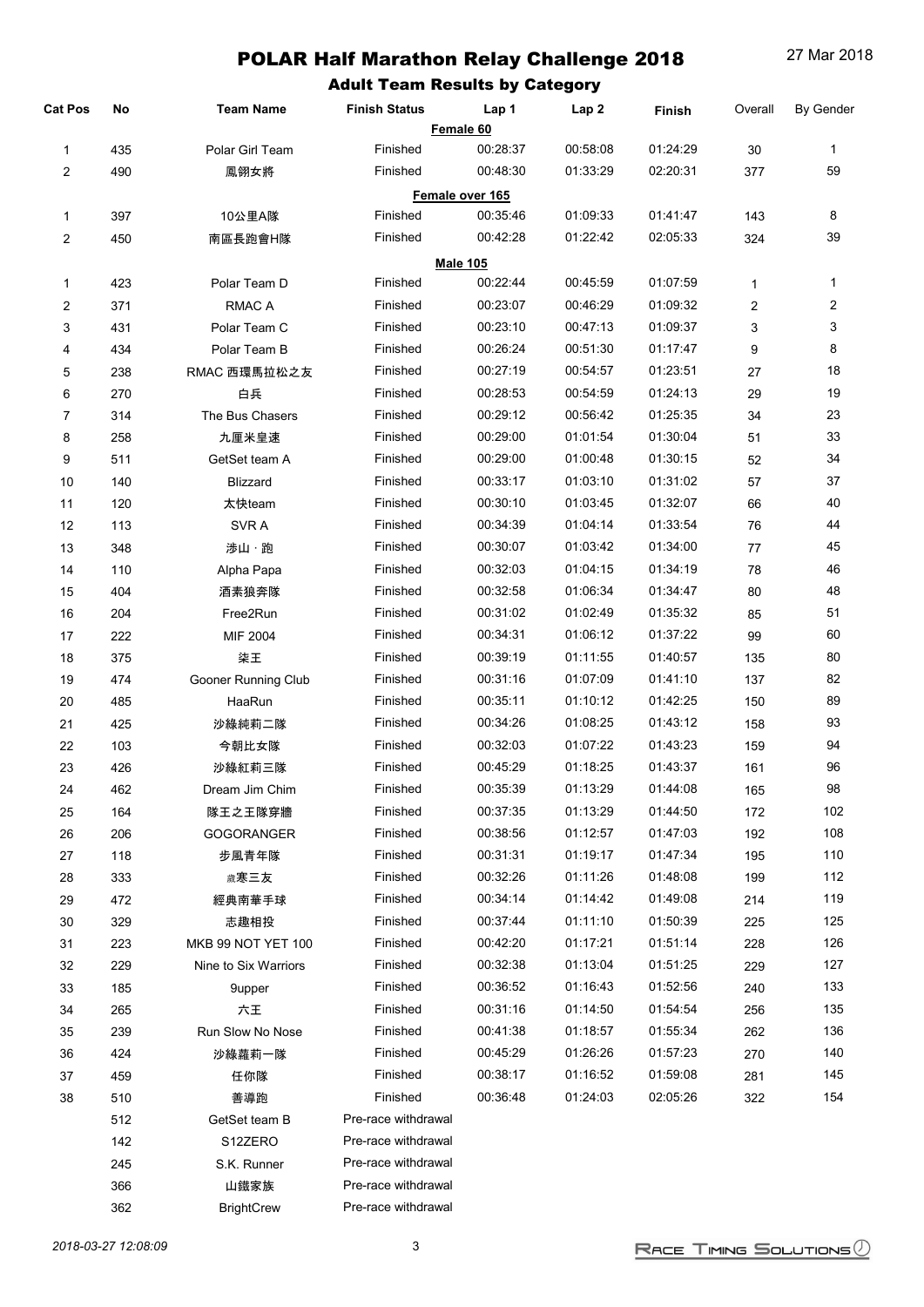| <b>Cat Pos</b> | No  | <b>Team Name</b>         | <b>Finish Status</b> | Lap 1           | Lap <sub>2</sub> | Finish   | Overall        | <b>By Gender</b> |
|----------------|-----|--------------------------|----------------------|-----------------|------------------|----------|----------------|------------------|
|                |     |                          |                      | <b>Male 135</b> |                  |          |                |                  |
| 1              | 436 | Polar Team A             | Finished             | 00:23:16        | 00:48:11         | 01:13:29 | 4              | 4                |
| 2              | 281 | 步風 Champion Runner       | Finished             | 00:24:18        | 00:50:12         | 01:14:55 | 5              | 5                |
| 3              | 318 | 一義田徑會Elite Sports Club 3 | Finished             | 00:26:22        | 00:52:08         | 01:15:50 | 6              | 6                |
| 4              | 109 | 西貢區體育會                   | Finished             | 00:25:29        | 00:52:00         | 01:16:18 | $\overline{7}$ | $\overline{7}$   |
| 5              | 313 | Sub 3 小隊                 | Finished             | 00:26:47        | 00:52:30         | 01:18:59 | 11             | 10               |
| 6              | 377 | Runaholic 1              | Finished             | 00:26:45        | 00:53:59         | 01:19:45 | 13             | 11               |
| 7              | 168 | NSF 321去                 | Finished             | 00:24:08        | 00:52:21         | 01:19:55 | 14             | 12               |
| 8              | 374 | 黎料小虎隊                    | Finished             | 00:26:12        | 00:53:13         | 01:20:05 | 15             | 13               |
| 9              | 312 | 謎之兵團                     | Finished             | 00:26:24        | 00:53:41         | 01:20:12 | 16             | 14               |
| 10             | 257 | 一路向side專員                | Finished             | 00:28:49        | 00:56:10         | 01:25:40 | 36             | 25               |
| 11             | 457 | <b>SRC Frontier</b>      | Finished             | 00:28:47        | 00:57:47         | 01:27:23 | 41             | 27               |
| 12             | 287 | 流羅                       | Finished             | 00:29:35        | 00:58:23         | 01:27:57 | 43             | 28               |
| 13             | 447 | 南區長跑會E隊                  | Finished             | 00:28:28        | 01:00:41         | 01:28:50 | 46             | 30               |
| 14             | 144 | <b>VIRUS A</b>           | Finished             | 00:28:13        | 00:59:42         | 01:29:48 | 48             | 31               |
| 15             | 410 | Speed Up                 | Finished             | 00:31:36        | 01:01:00         | 01:30:58 | 55             | 36               |
| 16             | 224 | <b>MOS Run Eat Team</b>  | Finished             | 00:32:29        | 01:03:03         | 01:33:00 | 71             | 42               |
| 17             | 290 | 疾風迅雷                     | Finished             | 00:33:00        | 01:04:59         | 01:34:43 | 79             | 47               |
| 18             | 232 | PaauDakFaaiHouSaiGaai    | Finished             | 00:29:59        | 01:02:01         | 01:34:48 | 81             | 49               |
| 19             | 496 | Pam Bike Team            | Finished             | 00:30:38        | 01:04:28         | 01:35:42 | 86             | 52               |
| 20             | 126 | <b>VIRUS</b>             | Finished             | 00:33:31        | 01:06:44         | 01:35:44 | 87             | 53               |
| 21             | 293 | 崗明頂長跑會社 1                | Finished             | 00:32:08        | 01:05:04         | 01:37:04 | 96             | 58               |
| 22             | 364 | CGHCAC                   | Finished             | 00:31:35        | 01:07:28         | 01:37:20 | 97             | 59               |
| 23             | 289 | 泰迪熊                      | Finished             | 00:31:00        | 01:04:32         | 01:37:37 | 103            | 64               |
| 24             | 256 | Wind is High             | Finished             | 00:30:56        | 01:05:31         | 01:37:47 | 105            | 66               |
| 25             | 357 | 摷光頭                      | Finished             | 00:27:59        | 01:04:00         | 01:38:22 | 110            | 67               |
| 26             | 170 | Gooner Running           | Finished             | 00:32:05        | 01:06:12         | 01:38:27 | 111            | 68               |
| 27             | 102 | 長跑長友                     | Finished             | 00:32:30        | 01:08:01         | 01:38:50 | 113            | 69               |
| 28             | 262 | <b>KK Runner</b>         | Finished             | 00:29:31        | 01:03:31         | 01:39:14 | 118            | 71               |
| 29             | 208 | happyrunnerHammer        | Finished             | 00:33:26        | 01:06:56         | 01:39:15 | 119            | 72               |
| 30             | 382 | <b>Shatin Bros</b>       | Finished             | 00:34:25        | 01:06:03         | 01:39:33 | 122            | 74               |
| 31             | 358 | 講隊一                      | Finished             | 00:33:44        | 01:06:29         | 01:39:53 | 125            | 75               |
| 32             | 190 | CHEAPY LASER             | Finished             | 00:31:10        | 01:04:02         | 01:40:21 | 128            | 77               |
| 33             | 301 | 跑到癲                      | Finished             | 00:31:56        | 01:05:39         | 01:41:43 | 140            | 84               |
| 34             | 421 | 鳳翎人夫                     | Finished             | 00:33:13        | 01:08:25         | 01:41:54 | 145            | 87               |
| $35\,$         | 227 | Niger Runners 1          | Finished             | 00:35:51        | 01:10:02         | 01:42:40 | 152            | 91               |
| $36\,$         | 254 | Vaporfly Runner          | Finished             | 00:33:11        | 01:07:59         | 01:43:26 | 160            | 95               |
| 37             | 495 | 樂跑匯                      | Finished             | 00:32:05        | 01:05:30         | 01:43:48 | 163            | 97               |
| 38             | 354 | Run Hard 硬跑              | Finished             | 00:35:35        | 01:09:48         | 01:44:14 | 167            | 99               |
| 39             | 341 | 中信步龍                     | Finished             | 00:38:52        | 01:15:29         | 01:44:18 | 169            | 100              |
| 40             | 388 | LOL                      | Finished             | 00:38:39        | 01:10:13         | 01:44:34 | 171            | 101              |
| 41             | 386 | 蕉台FUN RUN 隊              | Finished             | 00:33:34        | 01:07:08         | 01:45:53 | 180            | 104              |
| 42             | 248 | So Uk 9 Run Club         | Finished             | 00:39:02        | 01:15:27         | 01:46:15 | 184            | 105              |
| 43             | 242 | <b>Running BALs</b>      | Finished             | 00:41:40        | 01:13:11         | 01:46:57 | 191            | 107              |
| 44             | 228 | Niger Runners 2          | Finished             | 00:41:26        | 01:14:32         | 01:47:23 | 193            | 109              |
| 45             | 363 | 戰蹤三子                     | Finished             | 00:37:28        | 01:12:41         | 01:48:38 | 204            | 116              |
| 46             | 464 | <b>Smart Runner</b>      | Finished             | 00:36:53        | 01:11:26         | 01:48:44 | 206            | 117              |
| 47             | 269 | 生命同盟                     | Finished             | 00:32:15        | 01:03:59         | 01:49:01 | 210            | 118              |
| 48             | 392 | SMW                      | Finished             | 00:43:51        | 01:17:25         | 01:49:21 | 217            | 120              |
| 49             | 162 | 從頭開始                     | Finished             | 00:31:45        | 01:14:31         | 01:50:08 | 220            | 121              |
|                |     |                          |                      |                 |                  |          |                |                  |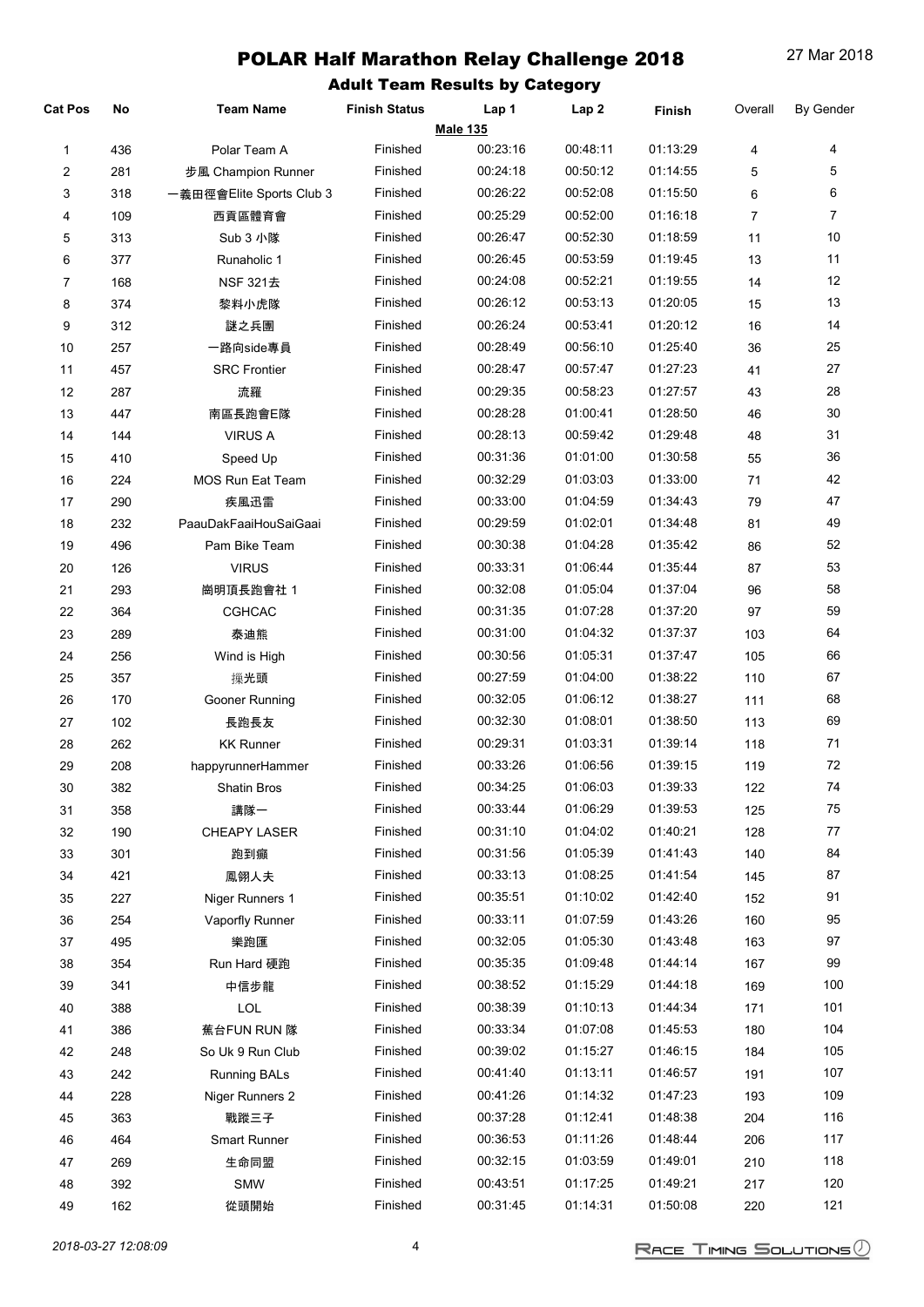| <b>Cat Pos</b> | No  | <b>Team Name</b>          | <b>Finish Status</b> | Lap 1    | Lap <sub>2</sub> | <b>Finish</b> | Overall | By Gender |
|----------------|-----|---------------------------|----------------------|----------|------------------|---------------|---------|-----------|
| 50             | 395 | <b>HWS 2018</b>           | Finished             | 00:42:03 | 01:18:43         | 01:50:31      | 224     | 124       |
| 51             | 331 | 男極圈                       | Finished             | 00:34:41 | 01:15:02         | 01:51:48      | 234     | 128       |
| 52             | 465 | Stupid One                | Finished             | 00:40:40 | 01:14:56         | 01:52:13      | 235     | 129       |
| 53             | 305 | 源途友里A隊                    | Finished             | 00:42:19 | 01:19:15         | 01:52:22      | 236     | 130       |
| 54             | 153 | Cheap會                    | Finished             | 00:44:04 | 01:13:20         | 01:52:42      | 239     | 132       |
| 55             | 411 | Just for run P.F.F.       | Finished             | 00:30:23 | 01:05:15         | 01:53:14      | 241     | 134       |
| 56             | 463 | <b>Beer Runner</b>        | Finished             | 00:42:42 | 01:18:06         | 01:56:20      | 264     | 137       |
| 57             | 430 | 傷筋駅伝                      | Finished             | 00:46:32 | 01:24:01         | 01:56:38      | 267     | 138       |
| 58             | 416 | Daniel Fuller Taylor      | Finished             | 00:32:24 | 01:19:24         | 02:00:56      | 292     | 147       |
| 59             | 261 | 3H                        | Finished             | 00:37:51 | 01:27:06         | 02:02:43      | 305     | 148       |
| 60             | 214 | Jariven                   | Finished             | 00:37:02 | 01:20:23         | 02:03:32      | 311     | 150       |
| 61             | 188 | BPT4MHC                   | Finished             | 00:52:46 | 01:30:25         | 02:04:15      | 315     | 151       |
| 62             | 300 | 跑到喪                       | Finished             | 00:40:58 | 01:27:53         | 02:05:48      | 325     | 155       |
| 63             | 246 | SAB                       | Finished             | 00:39:40 | 01:28:06         | 02:11:24      | 352     | 159       |
| 64             | 419 | DKR Never say die         | Finished             | 00:45:23 | 01:29:03         | 02:13:02      | 359     | 161       |
| 65             | 221 | Mata Bros Group           | Finished             | 00:42:42 | 01:26:13         | 02:16:04      | 366     | 162       |
| 66             | 198 | <b>CWY</b>                | Finished             | 00:41:51 | 01:26:00         | 02:18:07      | 370     | 163       |
|                | 234 | <b>Relax Smile Birdie</b> | Pre-race withdrawal  |          |                  |               |         |           |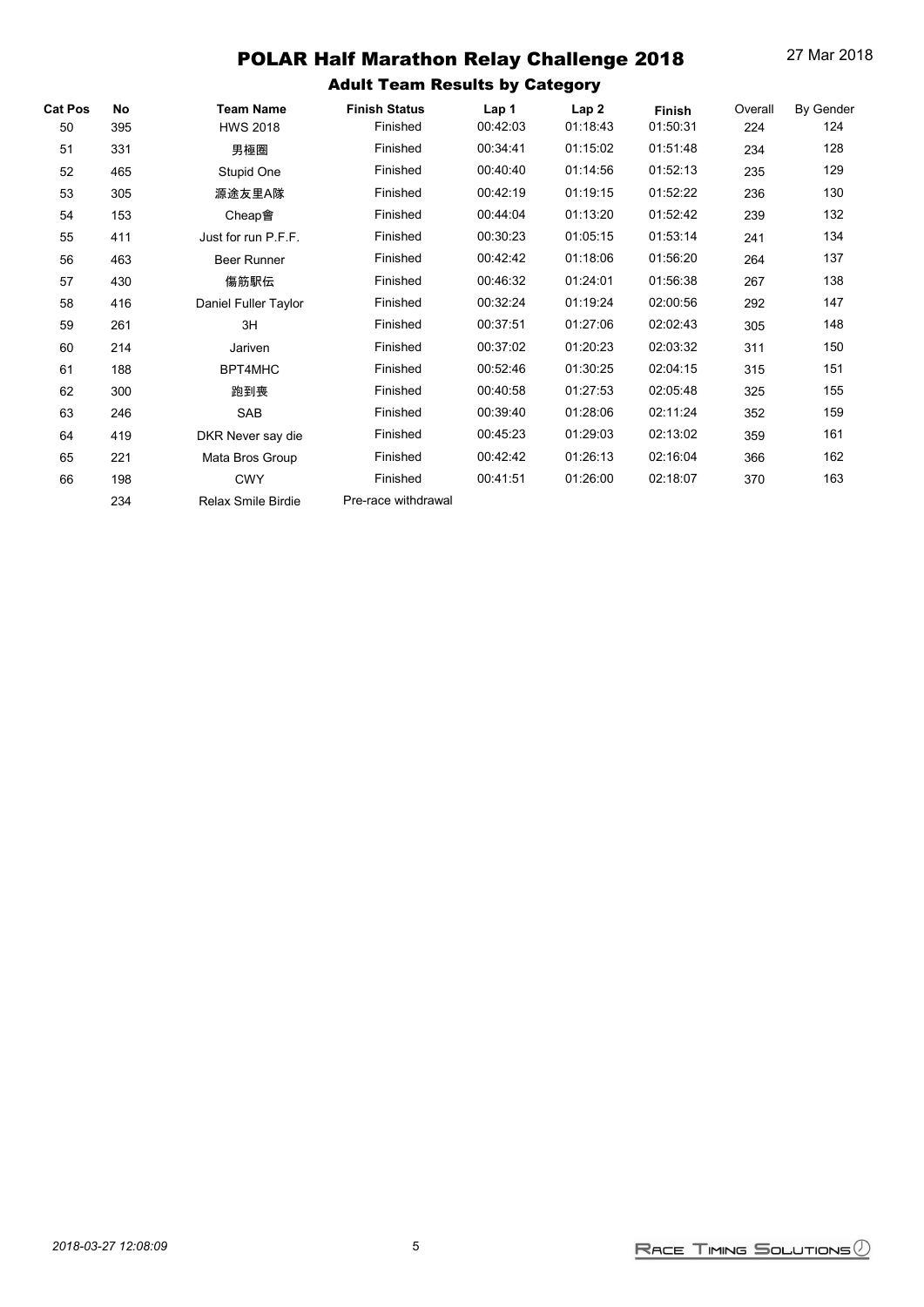| <b>Cat Pos</b> | No  | <b>Team Name</b>            | <b>Finish Status</b> | Lap 1           | Lap <sub>2</sub> | Finish   | Overall | By Gender |
|----------------|-----|-----------------------------|----------------------|-----------------|------------------|----------|---------|-----------|
|                |     |                             |                      | <b>Male 165</b> |                  |          |         |           |
| 1              | 315 | Yahweh                      | Finished             | 00:26:11        | 00:53:42         | 01:20:18 | 17      | 15        |
| 2              | 316 | 一義田徑會Elite Sports Club 1    | Finished             | 00:28:15        | 00:55:16         | 01:20:31 | 19      | 17        |
| 3              | 283 | 步風漢子                        | Finished             | 00:28:43        | 00:58:31         | 01:25:38 | 35      | 24        |
| 4              | 302 | 跑得樂三傻隊                      | Finished             | 00:30:49        | 01:00:49         | 01:28:48 | 45      | 29        |
| 5              | 192 | Cousins & Friends AFE       | Finished             | 00:29:10        | 00:59:14         | 01:30:02 | 50      | 32        |
| 6              | 294 | 崗明頂長跑會社 2                   | Finished             | 00:30:20        | 01:01:02         | 01:30:51 | 54      | 35        |
| $\overline{7}$ | 448 | 南區長跑會F隊                     | Finished             | 00:29:40        | 01:03:44         | 01:31:51 | 64      | 39        |
| 8              | 235 | <b>RM123</b>                | Finished             | 00:29:39        | 01:01:46         | 01:32:37 | 68      | 41        |
| 9              | 306 | 源途友里B隊                      | Finished             | 00:31:33        | 00:59:12         | 01:33:14 | 73      | 43        |
| 10             | 264 | 飞明堂                         | Finished             | 00:31:51        | 01:04:30         | 01:36:03 | 92      | 56        |
| 11             | 139 | <b>LSCAC</b>                | Finished             | 00:33:43        | 01:05:56         | 01:36:38 | 94      | 57        |
| 12             | 369 | <b>MARK IV</b>              | Finished             | 00:34:26        | 01:08:05         | 01:37:28 | 101     | 62        |
| 13             | 194 | Chamsports 私組               | Finished             | 00:33:30        | 01:06:34         | 01:37:32 | 102     | 63        |
| 14             | 328 | 好Hea team                   | Finished             | 00:29:18        | 01:03:21         | 01:39:23 | 120     | 73        |
| 15             | 243 | Running Is My Health Life   | Finished             | 00:31:15        | 01:12:30         | 01:40:12 | 127     | 76        |
| 16             | 385 | 清強健                         | Finished             | 00:39:00        | 01:10:22         | 01:40:23 | 129     | 78        |
| 17             | 396 | 10公里C隊                      | Finished             | 00:29:34        | 01:07:05         | 01:41:10 | 136     | 81        |
| 18             | 455 | <b>Success</b>              | Finished             | 00:32:53        | 01:08:23         | 01:41:39 | 138     | 83        |
| 19             | 467 | LamChongSing                | Finished             | 00:36:12        | 01:10:17         | 01:41:44 | 141     | 85        |
| 20             | 478 | 5E2                         | Finished             | 00:33:48        | 01:10:50         | 01:41:50 | 144     | 86        |
| 21             | 418 | 老蜢隊                         | Finished             | 00:34:40        | 01:08:56         | 01:42:32 | 151     | 90        |
| 22             | 183 | 3篤K                         | Finished             | 00:39:31        | 01:16:55         | 01:48:05 | 198     | 111       |
| 23             | 151 | <b>BEE</b>                  | Finished             | 00:38:20        | 01:13:30         | 01:48:18 | 200     | 113       |
| 24             | 353 | Happy jogging               | Finished             | 00:34:34        | 01:10:10         | 01:48:31 | 202     | 114       |
| 25             | 244 | RunRunGuys                  | Finished             | 00:34:57        | 01:16:08         | 01:57:03 | 268     | 139       |
| 26             | 135 | 有緣、跑2018                    | Finished             | 00:42:02        | 01:21:57         | 01:57:25 | 271     | 141       |
| 27             | 201 | FitCamp                     | Finished             | 00:40:42        | 01:22:14         | 01:58:28 | 280     | 144       |
| 28             | 138 | Super Dads                  | Finished             | 00:40:28        | 01:15:36         | 02:00:21 | 288     | 146       |
| 29             | 336 | <b>FLSSers</b>              | Finished             | 00:47:23        | 01:25:16         | 02:03:12 | 308     | 149       |
| 30             | 479 | 跑步我愛你                       | Finished             | 00:46:43        | 01:27:32         | 02:04:57 | 319     | 152       |
| 31             | 387 | Studygroup                  | Finished             | 00:43:46        | 01:28:12         | 02:06:04 | 326     | 156       |
| 32             | 240 | Run Too Free 1              | Finished             | 00:38:09        | 01:23:49         | 02:06:33 | 328     | 157       |
| 33             | 347 | <b>GEE Three Relay Team</b> | Finished             | 00:47:59        | 01:33:10         | 02:11:11 | 350     | 158       |
|                |     |                             |                      | Male 60         |                  |          |         |           |
| 1              | 494 | Hkrunnerspace               | Finished             | 00:27:08        | 00:53:08         | 01:18:50 | 10      | 9         |
| 2              | 317 | 一義田徑會Elite Sports Club 2    | Finished             | 00:27:20        | 00:57:06         | 01:24:58 | 32      | 21        |
| 3              | 443 | 梁家軍長跑會                      | Finished             | 00:26:55        | 00:56:52         | 01:25:32 | 33      | 22        |
| 4              | 484 | 可藝B                         | Finished             | 00:34:09        | 01:07:47         | 01:37:47 | 104     | 65        |
| 5              | 487 | 鳳翎唔知叫咩組                     | Finished             | 00:34:36        | 01:10:15         | 01:46:26 | 185     | 106       |
| 6              | 488 | 鳳翎三書生                       | Finished             | 00:34:33        | 01:15:39         | 01:52:31 | 237     | 131       |
| 7              | 489 | 鳳翎兄弟                        | Finished             | 00:41:50        | 01:30:36         | 02:18:52 | 372     | 164       |
|                | 444 | 可藝                          | Pre-race withdrawal  |                 |                  |          |         |           |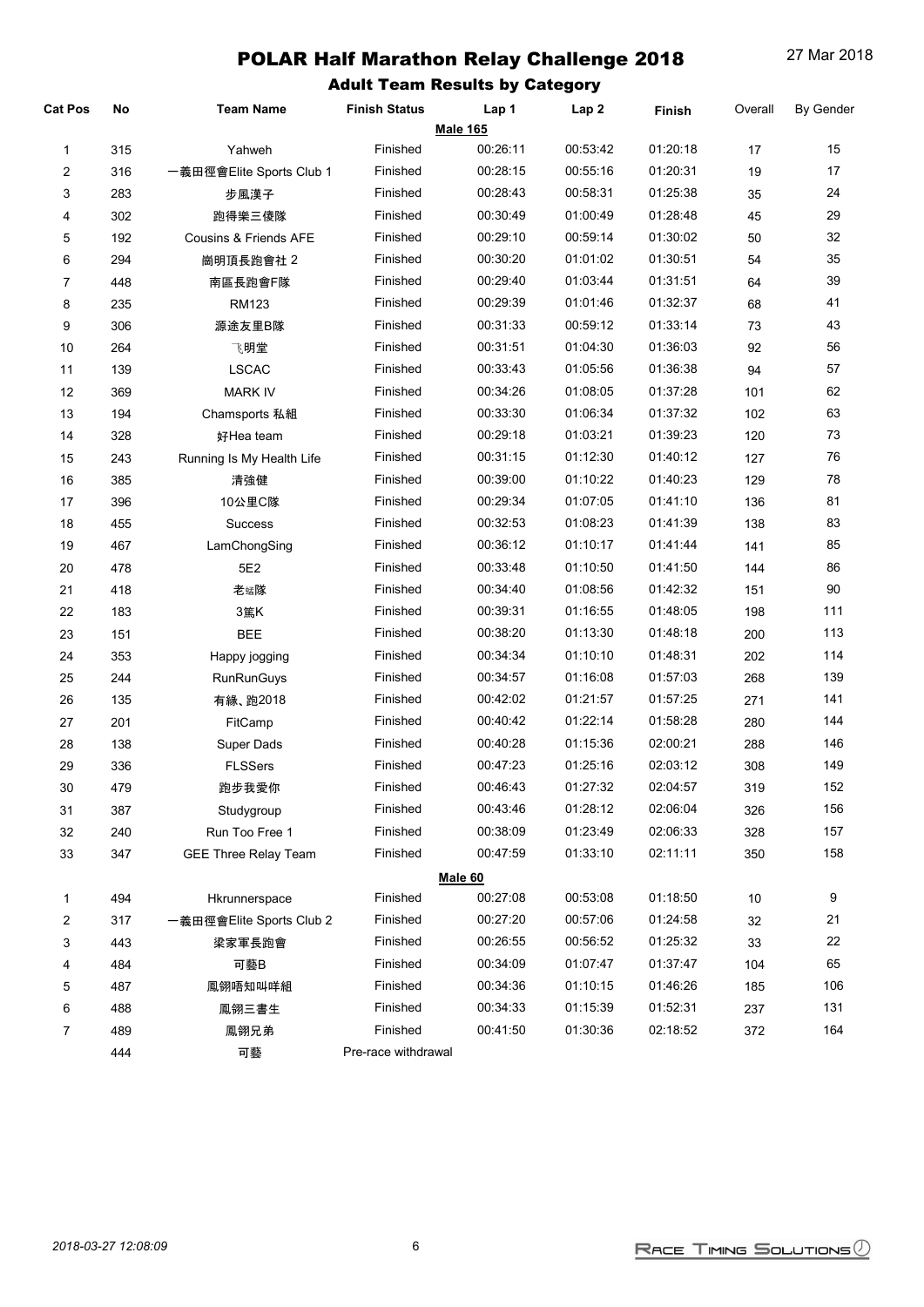| <b>Cat Pos</b> | No  | <b>Team Name</b>         | <b>Finish Status</b> | Lap 1         | Lap2     | <b>Finish</b> | Overall | <b>By Gender</b> |
|----------------|-----|--------------------------|----------------------|---------------|----------|---------------|---------|------------------|
|                |     |                          |                      | Male over 165 |          |               |         |                  |
| 1              | 454 | <b>SRC166</b>            | Finished             | 00:28:09      | 00:55:12 | 01:20:19      | 18      | 16               |
| 2              | 268 | 永勝之友 Run to Victory      | Finished             | 00:29:23      | 00:56:35 | 01:24:35      | 31      | 20               |
| 3              | 389 | 元朗男兒當自強聯隊                | Finished             | 00:26:15      | 00:59:14 | 01:27:08      | 40      | 26               |
| 4              | 367 | 南跑友                      | Finished             | 00:30:23      | 01:01:31 | 01:31:16      | 58      | 38               |
| 5              | 335 | 老友記                      | Finished             | 00:32:35      | 01:05:41 | 01:34:49      | 82      | 50               |
| 6              | 373 | 黎料1隊                     | Finished             | 00:30:30      | 01:03:52 | 01:35:55      | 90      | 54               |
| $\overline{7}$ | 417 | <b>ATV</b>               | Finished             | 00:31:11      | 01:04:29 | 01:35:57      | 91      | 55               |
| 8              | 307 | 源途友里C隊                   | Finished             | 00:32:02      | 01:06:01 | 01:37:27      | 100     | 61               |
| 9              | 284 | 沙頭角之友                    | Finished             | 00:33:01      | 01:08:41 | 01:39:03      | 115     | 70               |
| 10             | 319 | 一義田徑會Elite Sports Club 4 | Finished             | 00:33:57      | 01:07:00 | 01:40:23      | 130     | 79               |
| 11             | 156 | 源途友里D隊                   | Finished             | 00:34:14      | 01:07:17 | 01:42:25      | 149     | 88               |
| 12             | 368 | """"""未老。友記"""""""       | Finished             | 00:37:05      | 01:09:41 | 01:42:51      | 156     | 92               |
| 13             | 174 | 旗英福祿壽                    | Finished             | 00:34:51      | 01:10:01 | 01:44:57      | 173     | 103              |
| 14             | 370 | 堅持到底                     | Finished             | 00:35:57      | 01:12:52 | 01:48:32      | 203     | 115              |
| 15             | 327 | 可能爆冷team                 | Finished             | 00:38:11      | 01:13:49 | 01:50:26      | 222     | 122              |
| 16             | 498 | 劉關張                      | Finished             | 00:35:39      | 01:11:00 | 01:50:26      | 223     | 123              |
| 17             | 408 | Oldies                   | Finished             | 00:41:24      | 01:22:51 | 01:57:49      | 274     | 142              |
| 18             | 165 | 勇冠三軍                     | Finished             | 00:42:04      | 01:20:51 | 01:58:25      | 279     | 143              |
| 19             | 160 | 長跑123                    | Finished             | 00:40:29      | 01:24:09 | 02:05:10      | 320     | 153              |
| 20             | 203 | <b>FKN174</b>            | Finished             | 00:50:26      | 01:32:09 | 02:11:30      | 353     | 160              |
| 21             | 129 | 老頑章                      | Finished             | 00:43:53      | 01:25:33 | 02:19:59      | 376     | 165              |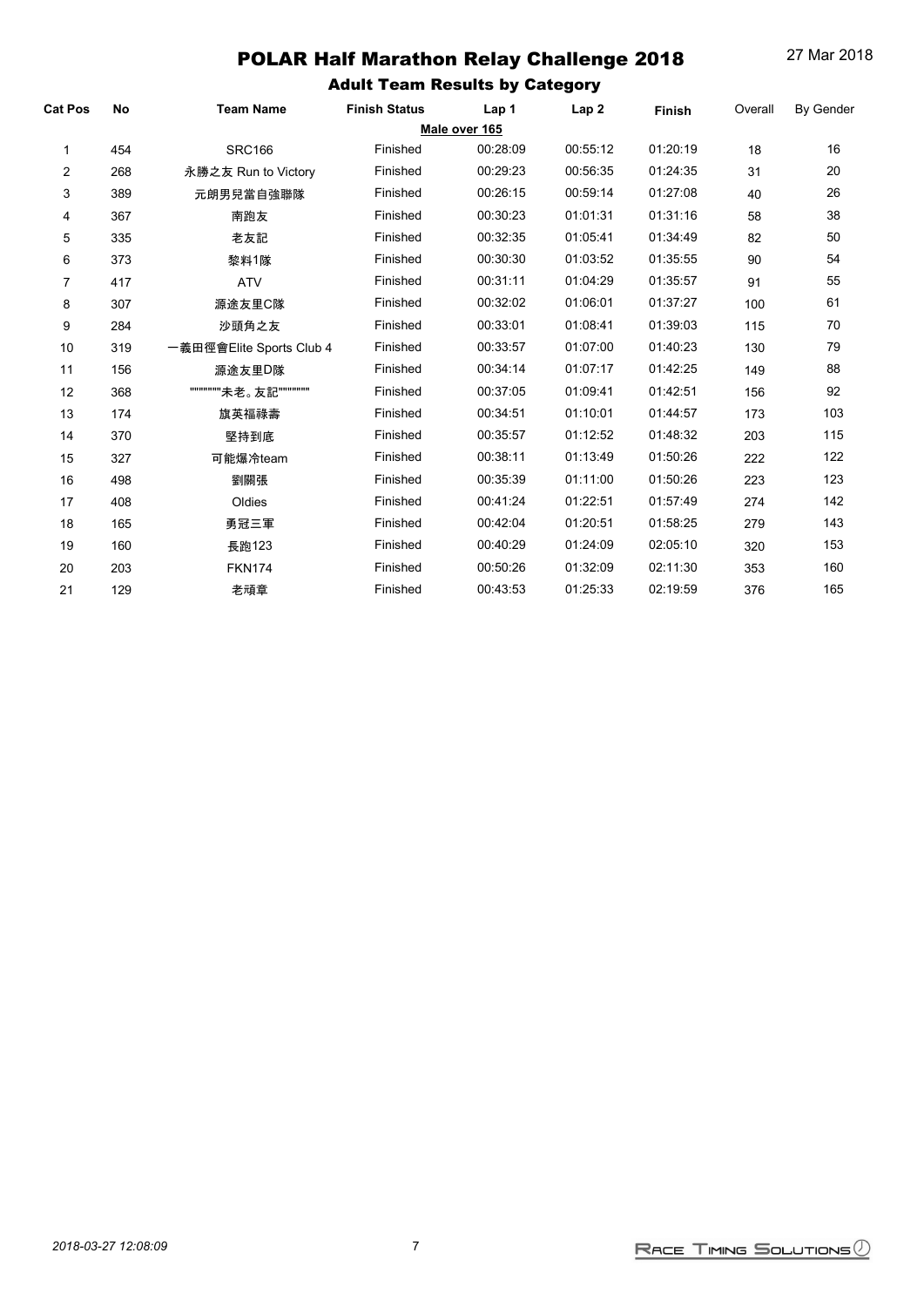| <b>Cat Pos</b>   | No  | <b>Team Name</b>          | <b>Finish Status</b> | Lap 1    | Lap <sub>2</sub> | Finish   | Overall | <b>By Gender</b> |
|------------------|-----|---------------------------|----------------------|----------|------------------|----------|---------|------------------|
|                  |     |                           | Mixed 105            |          |                  |          |         |                  |
| $\mathbf{1}$     | 252 | <b>Team Floatride</b>     | Finished             | 00:23:20 | 00:50:07         | 01:17:39 | 8       | 1                |
| $\overline{2}$   | 422 | 長跑達人-帥男隊                  | Finished             | 00:26:22 | 00:53:23         | 01:19:32 | 12      | $\overline{c}$   |
| 3                | 378 | Runaholic 2               | Finished             | 00:29:46 | 00:57:21         | 01:22:30 | 24      | $\overline{7}$   |
| 4                | 167 | Charmsports               | Finished             | 00:28:04 | 00:57:18         | 01:24:08 | 28      | 10               |
| 5                | 379 | Runaholic 3               | Finished             | 00:32:13 | 00:59:54         | 01:27:05 | 39      | 13               |
| 6                | 176 | Team Floatride B          | Finished             | 00:25:52 | 00:53:15         | 01:28:46 | 44      | 15               |
| $\boldsymbol{7}$ | 345 | HB何苦停                     | Finished             | 00:28:53 | 01:01:58         | 01:30:28 | 53      | 18               |
| 8                | 406 | PURE RUNNER               | Finished             | 00:35:16 | 01:00:47         | 01:31:24 | 60      | 21               |
| 9                | 497 | 勁亞三項鐵人會                   | Finished             | 00:34:48 | 01:05:03         | 01:32:51 | 70      | 27               |
| 10               | 412 | AZK.                      | Finished             | 00:33:07 | 01:03:45         | 01:33:10 | 72      | 28               |
| 11               | 125 | Pure Runner Alpha         | Finished             | 00:32:16 | 01:05:51         | 01:33:28 | 74      | 29               |
| 12               | 161 | PURE 老弱殘                  | Finished             | 00:32:40 | 01:04:57         | 01:36:30 | 93      | 34               |
| 13               | 346 | HB刻不容緩                    | Finished             | 00:30:01 | 01:06:10         | 01:37:56 | 108     | 39               |
| 14               | 277 | 君泰陸上作戰聯盟                  | Finished             | 00:39:18 | 01:11:50         | 01:38:51 | 114     | 42               |
| 15               | 123 | 青之元老                      | Finished             | 00:35:55 | 01:08:57         | 01:39:07 | 116     | 43               |
| 16               | 251 | SYP CLSA                  | Finished             | 00:35:58 | 01:09:00         | 01:39:50 | 124     | 45               |
| 17               | 189 | <b>Broken Legs</b>        | Finished             | 00:34:45 | 01:07:55         | 01:40:11 | 126     | 46               |
| 18               | 432 | FunRun - 陸恆鳥              | Finished             | 00:32:18 | 01:06:34         | 01:40:34 | 132     | 47               |
| 19               | 197 | CWE蝸牛戰隊                   | Finished             | 00:31:23 | 01:05:12         | 01:42:45 | 154     | 54               |
| 20               | 213 | 呢呢嗱嗱                      | Finished             | 00:38:33 | 01:12:45         | 01:44:08 | 166     | 58               |
| 21               | 150 | 鵝女郎與小鮮肉                   | Finished             | 00:34:53 | 01:14:09         | 01:45:02 | 174     | 61               |
| 22               | 273 | 有種信念叫堅持…頂硬上               | Finished             | 00:37:07 | 01:12:39         | 01:45:04 | 175     | 62               |
| 23               | 475 | Together We Leap          | Finished             | 00:33:05 | 01:11:17         | 01:45:13 | 177     | 63               |
| 24               | 199 | Determiner                | Finished             | 00:36:45 | 01:06:16         | 01:45:49 | 179     | 65               |
| 25               | 171 | 火箭兵團                      | Finished             | 00:34:13 | 01:11:51         | 01:46:37 | 186     | 68               |
| 26               | 166 | RUNYeah                   | Finished             | 00:32:47 | 01:05:08         | 01:46:54 | 190     | 71               |
| 27               | 477 | DogRush                   | Finished             | 00:30:18 | 01:10:30         | 01:48:52 | 208     | 76               |
| 28               | 272 | 有種信念叫堅持…捱埋佢               | Finished             | 00:37:37 | 01:13:49         | 01:49:05 | 212     | 79               |
| 29               | 356 | 卓耀組                       | Finished             | 00:30:51 | 01:08:10         | 01:49:26 | 218     | 81               |
| 30               | 295 | 崗明頂長跑會社 3                 | Finished             | 00:38:48 | 01:19:39         | 01:53:30 | 244     | 88               |
| 31               | 437 | CYC5E                     | Finished             | 00:34:59 | 01:23:11         | 01:53:58 | 247     | 90               |
| 32               | 212 | I.S.E.                    | Finished             | 00:48:58 | 01:26:05         | 01:54:53 | 255     | 96               |
| 33               | 136 | 三生三世半馬桃花                  | Finished             | 00:40:16 | 01:19:18         | 01:55:23 | 260     | 100              |
| 34               | 159 | 絶不劉力三人組                   | Finished             | 00:36:36 | 01:13:58         | 01:56:33 | 266     | 104              |
| 35               | 344 | HB三件組                     | Finished             | 00:31:43 | 01:17:25         | 01:57:28 | 272     | 106              |
| 36               | 121 | Joyful Optimists Alliance | Finished             | 00:38:52 | 01:17:31         | 01:57:51 | 275     | 107              |
| 37               | 433 | FunRun - 不得鳥              | Finished             | 00:39:04 | 01:13:12         | 02:04:00 | 313     | 127              |
| 38               | 359 | 講隊二                       | Finished             | 00:41:52 | 01:23:24         | 02:04:01 | 314     | 128              |
| 39               | 119 | 羚羊小隊^^                    | Finished             | 00:43:31 | 01:31:24         | 02:04:31 | 316     | 129              |
| 40               | 339 | <b>JCRT</b>               | Finished             | 00:41:12 | 01:35:06         | 02:04:33 | 318     | 130              |
| 41               | 461 | CALENDAR                  | Finished             | 00:44:50 | 01:30:06         | 02:12:20 | 355     | 146              |
| 42               | 211 | HomeSweetHome             | Finished             | 00:49:46 | 01:38:48         | 02:18:20 | 371     | 150              |
|                  | 280 | 我一見你就跑                    | Pre-race withdrawal  |          |                  |          |         |                  |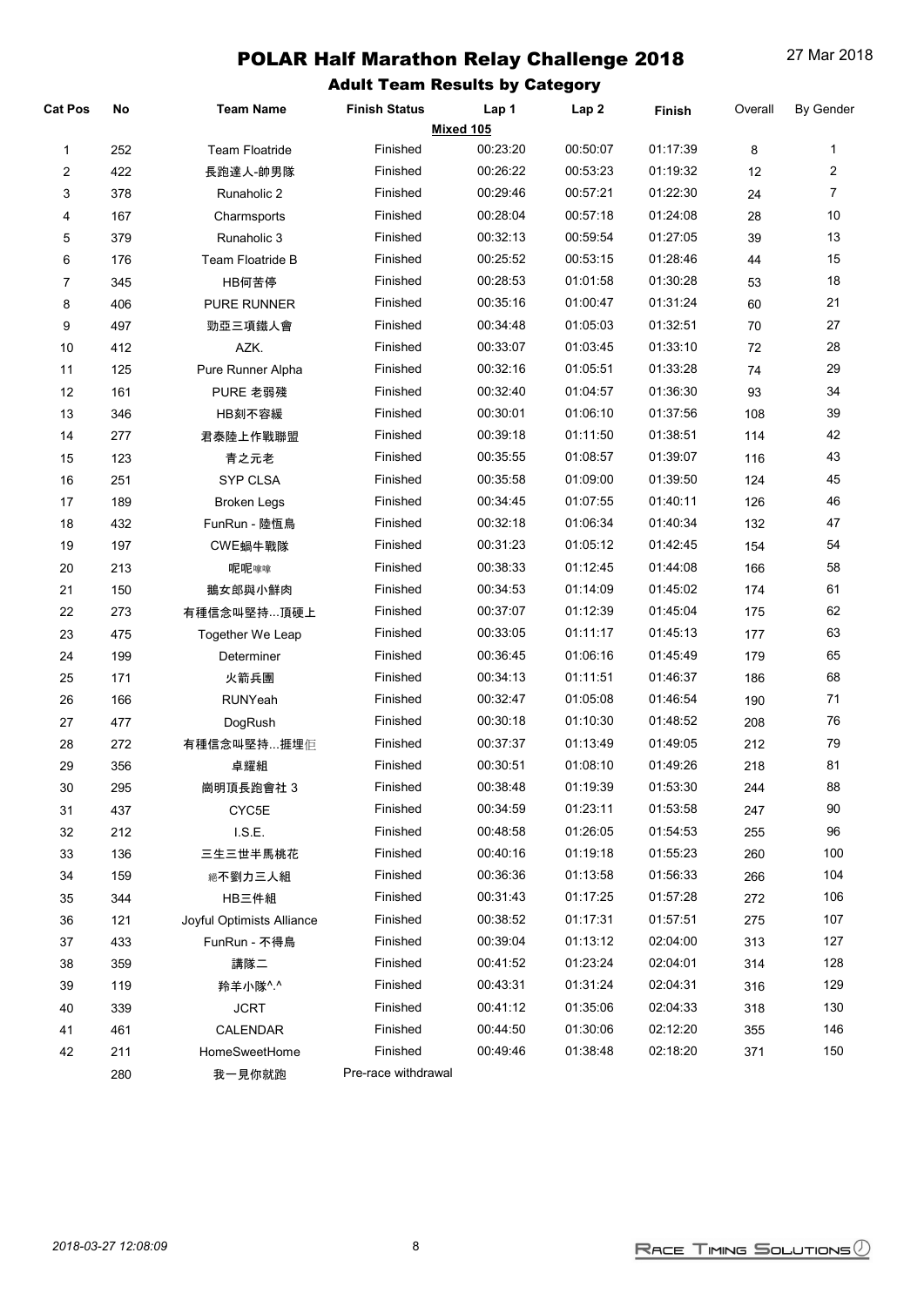| <b>Cat Pos</b>   | No  | <b>Team Name</b>                    | <b>Finish Status</b> | Lap 1     | Lap <sub>2</sub> | Finish   | Overall | <b>By Gender</b> |
|------------------|-----|-------------------------------------|----------------------|-----------|------------------|----------|---------|------------------|
|                  |     |                                     |                      | Mixed 135 |                  |          |         |                  |
| $\mathbf{1}$     | 456 | Energetic 力行大鐵人                     | Finished             | 00:24:31  | 00:54:00         | 01:20:41 | 20      | 3                |
| $\overline{2}$   | 438 | 南區長跑會A隊                             | Finished             | 00:25:34  | 00:54:22         | 01:21:24 | 21      | 4                |
| 3                | 286 | 長跑達人                                | Finished             | 00:25:42  | 00:55:59         | 01:22:14 | 22      | 5                |
| 4                | 152 | NSF 溫書強                             | Finished             | 00:29:28  | 00:56:10         | 01:22:23 | 23      | 6                |
| 5                | 415 | Polar Team E                        | Finished             | 00:27:13  | 00:58:21         | 01:23:51 | 26      | 9                |
| 6                | 320 | 一義田徑會Elite Sports Club 5            | Finished             | 00:26:19  | 00:58:44         | 01:26:13 | 37      | 11               |
| $\boldsymbol{7}$ | 220 | Man Pau Sun Run Team                | Finished             | 00:28:59  | 01:00:12         | 01:27:43 | 42      | 14               |
| 8                | 486 | <b>CHARMSPORTS A</b>                | Finished             | 00:31:51  | 00:59:48         | 01:29:58 | 49      | 17               |
| 9                | 334 | 跳跳虎大聯盟                              | Finished             | 00:29:13  | 01:03:36         | 01:30:59 | 56      | 19               |
| 10               | 407 | FunRun - 早到鳥                        | Finished             | 00:32:42  | 01:02:36         | 01:31:23 | 59      | 20               |
| 11               | 101 | 鵝友                                  | Finished             | 00:31:01  | 01:01:19         | 01:31:42 | 63      | 24               |
| 12               | 285 | 参7廿溫                                | Finished             | 00:31:16  | 01:00:31         | 01:32:44 | 69      | 26               |
| 13               | 322 | 一義田徑會Elite Sports Club 8            | Finished             | 00:29:55  | 00:57:07         | 01:35:27 | 84      | 32               |
| 14               | 365 | <b>BSA-FAR</b>                      | Finished             | 00:32:01  | 01:06:40         | 01:37:20 | 98      | 36               |
| 15               | 349 | HB賓跑是福                              | Finished             | 00:36:51  | 01:10:14         | 01:37:48 | 106     | 37               |
| 16               | 352 | HB海羊任你跑                             | Finished             | 00:33:31  | 01:07:56         | 01:37:55 | 107     | 38               |
| 17               | 403 | WKP 10K□Wed                         | Finished             | 00:32:59  | 01:07:27         | 01:38:09 | 109     | 40               |
| 18               | 209 | HeSheEat火車站                         | Finished             | 00:27:04  | 01:11:28         | 01:40:48 | 133     | 48               |
| 19               | 508 |                                     | Finished             | 00:32:50  | 01:03:39         | 01:40:53 | 134     | 49               |
|                  |     | 勁亞鐵人. 日跑夜醉<br>Cousins & Friends RJX | Finished             | 00:33:41  | 01:08:22         | 01:41:41 | 139     | 50               |
| 20               | 193 |                                     | Finished             | 00:30:01  | 01:09:53         | 01:42:12 |         | 52               |
| 21               | 249 | super fast                          |                      |           |                  |          | 147     |                  |
| 22               | 343 | 土炮男女男                               | Finished             | 00:33:52  | 01:08:27         | 01:43:44 | 162     | 56               |
| 23               | 351 | Modadin                             | Finished             | 00:36:10  | 01:10:27         | 01:46:02 | 181     | 66               |
| 24               | 504 | HKU快活跑                              | Finished             | 00:37:15  | 01:14:24         | 01:46:54 | 189     | 70               |
| 25               | 241 | Run2eat                             | Finished             | 00:40:24  | 01:11:17         | 01:47:33 | 194     | 72               |
| 26               | 217 | <b>KTF</b>                          | Finished             | 00:32:50  | 01:13:14         | 01:47:54 | 197     | 73               |
| 27               | 409 | Run Too Free 2                      | Finished             | 00:34:42  | 01:11:06         | 01:48:43 | 205     | 74               |
| 28               | 267 | 火車偽癲組                               | Finished             | 00:33:15  | 01:13:56         | 01:49:02 | 211     | 78               |
| 29               | 173 | 跑步定影相呀                              | Finished             | 00:27:16  | 01:05:53         | 01:49:11 | 215     | 80               |
| 30               | 350 | HB 苗窕老梁最強                           | Finished             | 00:35:06  | 01:10:25         | 01:50:14 | 221     | 83               |
| 31               | 299 | 越吹越大                                | Finished             | 00:34:32  | 01:19:10         | 01:54:04 | 249     | 92               |
| 32               | 337 | 中信龍                                 | Finished             | 00:36:52  | 01:14:32         | 01:54:14 | 252     | 93               |
| 33               | 400 | HappyFun                            | Finished             | 00:40:15  | 01:16:44         | 01:54:29 | 254     | 95               |
| 34               | 219 | LLW                                 | Finished             | 00:34:17  | 01:22:16         | 01:55:16 | 258     | 98               |
| 35               | 304 | 亂跑廿一                                | Finished             | 00:37:31  | 01:16:05         | 01:55:26 | 261     | 101              |
| 36               | 157 | 土炮-GTR                              | Finished             | 00:40:08  | 01:18:01         | 01:56:29 | 265     | 103              |
| 37               | 342 | Welkin-the-Sky                      | Finished             | 00:32:07  | 01:19:59         | 01:58:23 | 278     | 109              |
| 38               | 247 | SAS                                 | Finished             | 00:41:19  | 01:20:54         | 02:00:19 | 287     | 112              |
| 39               | 390 | Fun Run 三人組                         | Finished             | 00:41:27  | 01:26:09         | 02:00:33 | 289     | 113              |
| 40               | 105 | RF EJE                              | Finished             | 00:37:43  | 01:23:42         | 02:01:04 | 294     | 115              |
| 41               | 470 | 三人行                                 | Finished             | 00:50:35  | 01:28:46         | 02:01:05 | 295     | 116              |
| 42               | 361 | 等你贏                                 | Finished             | 00:39:50  | 01:22:30         | 02:01:08 | 297     | 117              |
| 43               | 100 | <b>Generation NEXT</b>              | Finished             | 00:36:09  | 01:20:14         | 02:01:22 | 298     | 118              |
| 44               | 502 | Joyful                              | Finished             | 00:37:16  | 01:26:33         | 02:02:13 | 302     | 121              |
| 45               | 460 | S.W.A.                              | Finished             | 00:31:11  | 01:10:48         | 02:02:19 | 303     | 122              |
| 46               | 278 | 吵架隊                                 | Finished             | 00:45:26  | 01:30:20         | 02:02:55 | 307     | 124              |
| 47               | 250 | Super Win                           | Finished             | 00:39:50  | 01:27:25         | 02:03:13 | 309     | 125              |
| 48               | 266 | 火火珊輝                                | Finished             | 00:45:55  | 01:29:38         | 02:03:55 | 312     | 126              |
| 49               | 108 | ABC                                 | Finished             | 00:46:27  | 01:32:03         | 02:05:17 | 321     | 131              |
|                  |     |                                     |                      |           |                  |          |         |                  |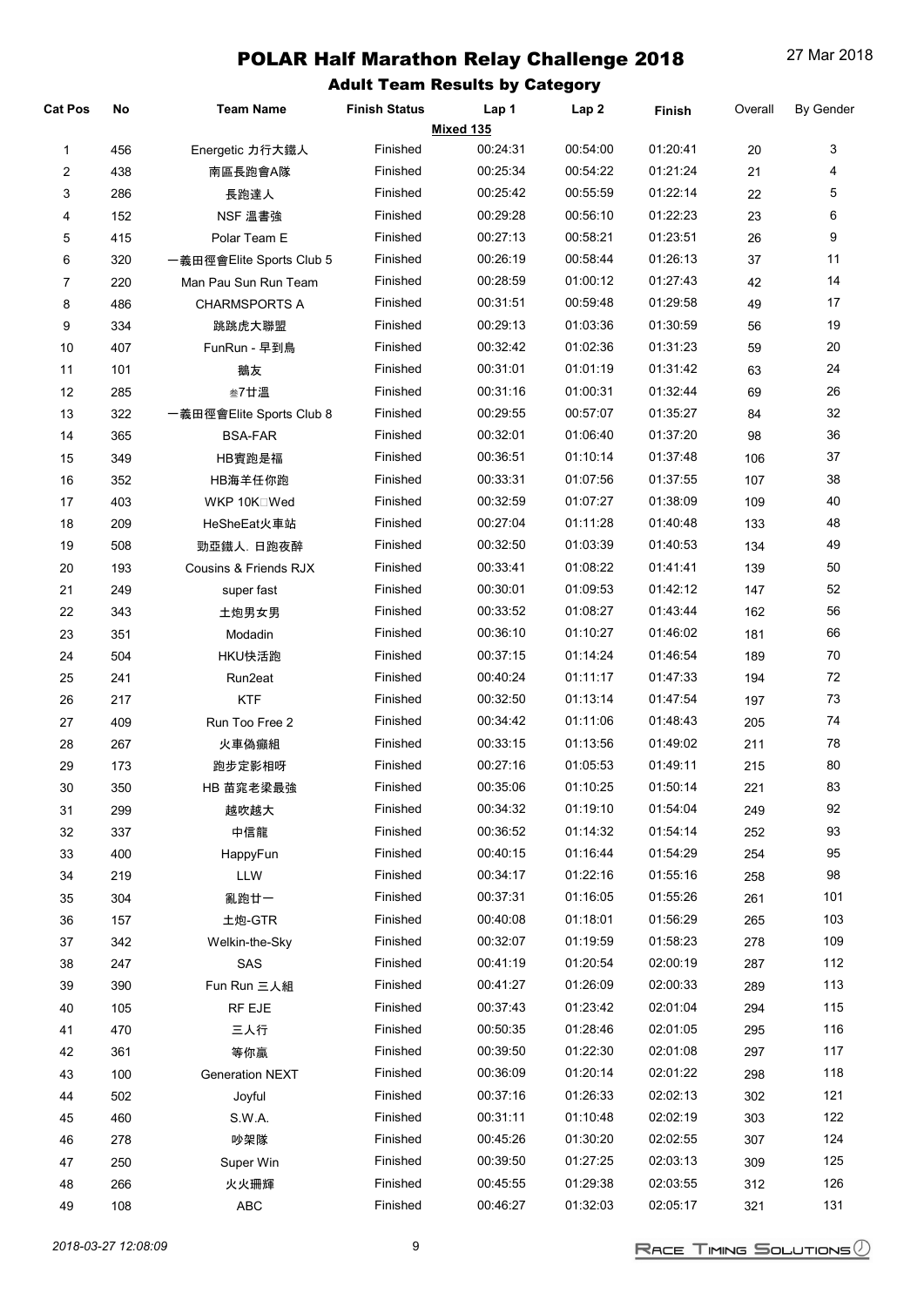Adult Team Results by Category

| <b>Cat Pos</b> | No  | <b>Team Name</b>     | <b>Finish Status</b> | Lap 1    | Lap <sub>2</sub> | <b>Finish</b> | Overall | <b>By Gender</b> |
|----------------|-----|----------------------|----------------------|----------|------------------|---------------|---------|------------------|
| 50             | 308 | 源歷燕                  | Finished             | 00:46:16 | 01:32:42         | 02:06:07      | 327     | 132              |
| 51             | 383 | #AT21K               | Finished             | 00:47:22 | 01:32:53         | 02:07:08      | 331     | 134              |
| 52             | 360 | Warriors             | Finished             | 00:42:18 | 01:23:13         | 02:07:52      | 335     | 138              |
| 53             | 237 | RMAC <sub>3</sub>    | Finished             | 00:49:09 | 01:33:07         | 02:08:05      | 337     | 140              |
| 54             | 207 | <b>Happy Runners</b> | Finished             | 00:40:35 | 01:23:57         | 02:09:04      | 342     | 142              |
| 55             | 291 | 茜飛李跑會                | Finished             | 00:45:20 | 01:31:42         | 02:09:54      | 343     | 143              |
| 56             | 402 | 慢必必                  | Finished             | 00:46:59 | 01:37:14         | 02:12:10      | 354     | 145              |
| 57             | 453 | WAA!!!               | Finished             | 00:49:10 | 01:23:53         | 02:19:13      | 373     | 151              |
| 58             | 452 | 我們仨都是李               | Finished             | 00:46:22 | 01:30:30         | 02:34:27      | 391     | 158              |
| 59             | 481 | <b>HAPPY</b>         | Finished             | 00:57:37 | 01:48:18         | 02:46:58      | 393     | 159              |
|                | 509 | Yanna                | Pre-race withdrawal  |          |                  |               |         |                  |
|                | 255 | <b>WGT</b>           | Pre-race withdrawal  |          |                  |               |         |                  |
|                | 271 | 有種信念叫堅持…別放棄          | Pre-race withdrawal  |          |                  |               |         |                  |

338 伍愛吾家 Pre-race withdrawal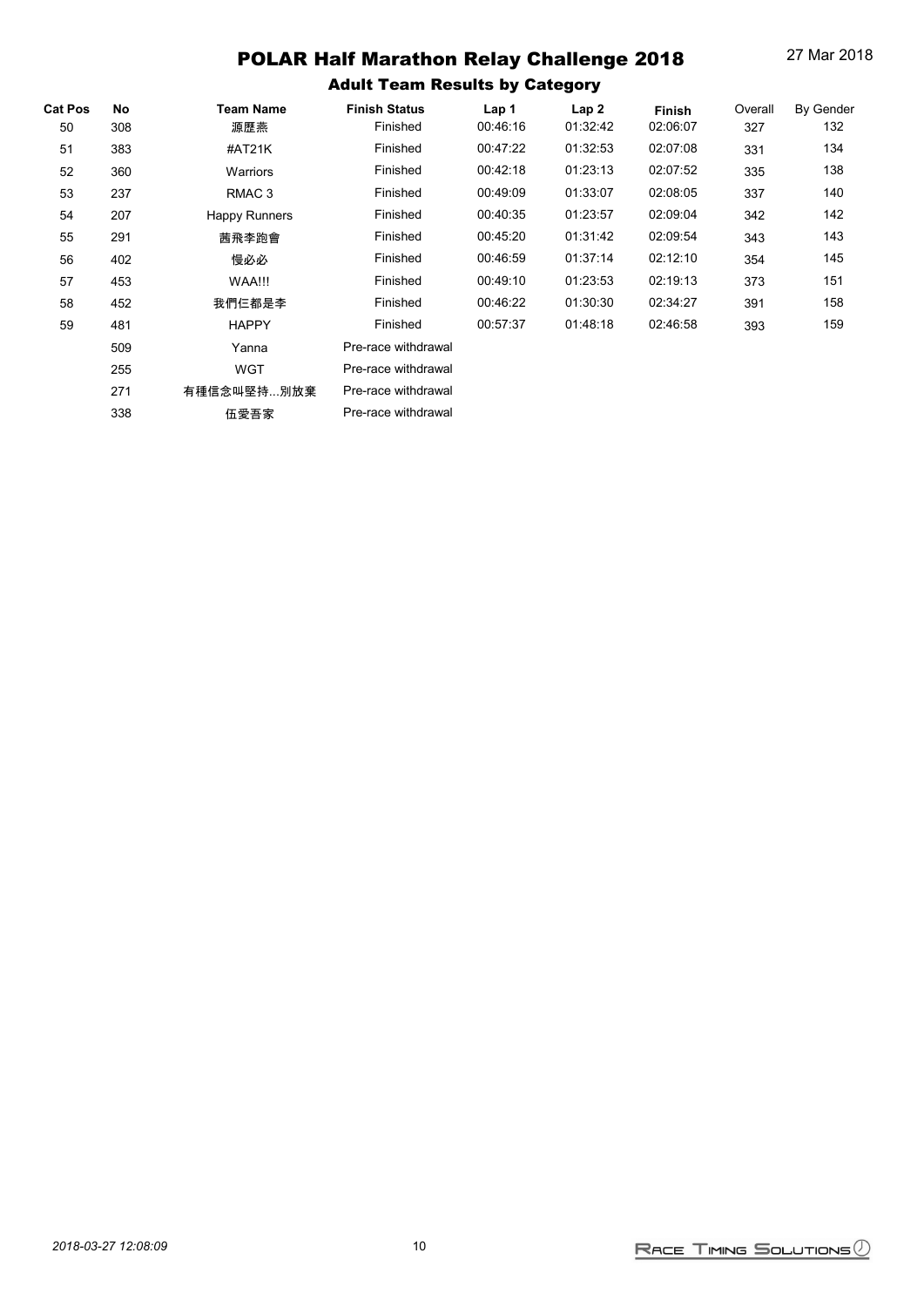| <b>Cat Pos</b>   | No  | <b>Team Name</b>                                  | <b>Finish Status</b> | Lap 1    | Lap <sub>2</sub> | Finish   | Overall | <b>By Gender</b> |
|------------------|-----|---------------------------------------------------|----------------------|----------|------------------|----------|---------|------------------|
|                  |     |                                                   | Mixed 165            |          |                  |          |         |                  |
| $\mathbf{1}$     | 381 | 長洲老虎隊                                             | Finished             | 00:27:12 | 00:53:53         | 01:29:08 | 47      | 16               |
| $\sqrt{2}$       | 146 | 土炮游擊隊                                             | Finished             | 00:28:14 | 01:03:15         | 01:31:56 | 65      | 25               |
| 3                | 155 | 土炮SUPER                                           | Finished             | 00:29:20 | 01:02:40         | 01:35:20 | 83      | 31               |
| 4                | 324 | 一義田徑會Elite Sports Club 10                         | Finished             | 00:29:16 | 01:06:17         | 01:35:48 | 89      | 33               |
| 5                | 288 | 柴灣108A                                            | Finished             | 00:32:25 | 01:06:33         | 01:36:56 | 95      | 35               |
| 6                | 323 | 一義田徑會Elite Sports Club 9                          | Finished             | 00:33:37 | 01:02:23         | 01:38:40 | 112     | 41               |
| $\boldsymbol{7}$ | 325 | 一義田徑會Elite Sports Club 11                         | Finished             | 00:32:11 | 01:08:12         | 01:44:15 | 168     | 59               |
| 8                | 483 | ShangLu                                           | Finished             | 00:35:02 | 01:10:50         | 01:44:32 | 170     | 60               |
| 9                | 298 | 華珠之地                                              | Finished             | 00:32:36 | 01:13:59         | 01:46:43 | 187     | 69               |
| 10               | 399 | HappyRun                                          | Finished             | 00:34:58 | 01:12:16         | 01:48:47 | 207     | 75               |
| 11               | 148 | 跑贏鳥                                               | Finished             | 00:36:23 | 01:17:20         | 01:49:00 | 209     | 77               |
| 12               | 175 | 追夢行動                                              | Finished             | 00:35:21 | 01:15:24         | 01:50:55 | 226     | 84               |
| 13               | 111 | 年青人                                               | Finished             | 00:36:16 | 01:16:34         | 01:51:29 | 230     | 85               |
| 14               | 128 | Hea Run                                           | Finished             | 00:37:37 | 01:14:30         | 01:51:38 | 231     | 86               |
| 15               | 163 | 神山俠                                               | Finished             | 00:39:14 | 01:16:36         | 01:51:40 | 232     | 87               |
| $16\,$           | 191 | ChopperFitfish                                    | Finished             | 00:34:08 | 01:23:50         | 01:53:41 | 245     | 89               |
| 17               | 384 | 越run越So                                           | Finished             | 00:42:06 | 01:19:40         | 01:54:04 | 248     | 91               |
| 18               | 149 | <b>KSV Runners</b>                                | Finished             | 00:40:24 | 01:18:58         | 01:54:15 | 253     | 94               |
| 19               | 218 | <b>LEUNG'S</b>                                    | Finished             | 00:37:58 | 01:18:04         | 01:55:12 | 257     | 97               |
| 20               | 471 | 三缺一 no more!                                      | Finished             | 00:45:50 | 01:20:50         | 01:55:36 | 263     | 102              |
| 21               | 196 | CTZ                                               | Finished             | 00:41:34 | 01:24:36         | 01:58:17 | 277     | 108              |
| 22               | 274 | 老友鬼鬼火車站                                           | Finished             | 00:40:12 | 01:19:55         | 01:59:51 | 283     | 110              |
| 23               | 355 | 老友健康隊                                             | Finished             | 00:42:20 | 01:22:33         | 02:00:12 | 285     | 111              |
| 24               | 133 | Get Set                                           | Finished             | 00:40:21 | 01:25:30         | 02:00:39 | 290     | 114              |
| 25               | 117 | SVR <sub>C</sub>                                  | Finished             | 00:44:21 | 01:24:07         | 02:01:35 | 299     | 119              |
| 26               | 405 | 大埔火車站                                             | Finished             | 00:39:36 | 01:19:06         | 02:02:08 | 301     | 120              |
| 27               | 143 | 老友開心隊                                             | Finished             | 00:38:31 | 01:25:04         | 02:02:52 | 306     | 123              |
| 28               | 178 | *FitCamp                                          | Finished             | 00:47:39 | 01:27:00         | 02:06:55 | 330     | 133              |
| 29               | 104 | RF MBD                                            | Finished             | 00:43:17 | 01:27:36         | 02:07:16 | 332     | 135              |
| 30               | 440 | 長洲老虎隊B                                            | Finished             | 00:46:37 | 01:21:51         | 02:07:28 | 333     | 136              |
| 31               | 503 | <b>EFC Runners</b>                                | Finished             | 00:42:58 | 01:26:01         | 02:07:31 | 334     | 137              |
| 32               | 114 | SVR B                                             | Finished             | 00:47:51 | 01:30:29         | 02:08:00 | 336     | 139              |
| 33               | 132 | 小輝威威                                              | Finished             | 00:31:59 | 01:24:33         | 02:15:16 | 363     | 147              |
| 34               | 172 | 永明6S三人組                                           | Finished             | 00:38:18 | 01:27:17         | 02:15:46 | 365     | 148              |
| 35               | 134 | 實現夢想                                              | Finished             | 00:53:17 | 01:43:31         | 02:16:55 | 367     | 149              |
| 36               | 275 | 老友發財隊                                             | Finished             | 00:46:16 | 01:41:35         | 02:19:37 | 374     | 152              |
| 37               | 200 | Fast Drinking Runners 走要快隊                        | Finished             | 00:42:53 | 01:31:05         | 02:19:52 | 375     | 153              |
| 38               | 127 | 活力                                                | Finished             | 00:49:14 | 01:28:59         | 02:21:29 | 380     | 155              |
| 39               | 507 | Super Fat Fit                                     | Finished             | 00:46:52 | 01:36:55         | 02:25:09 | 385     | 156              |
| 40               | 177 | #fitcamp                                          | Finished             | 00:56:33 | 01:42:49         | 02:31:59 | 389     | 157              |
|                  | 376 | Freedom is a state of mind  Withdrawn during race |                      | 01:04:27 | 02:07:28         |          |         |                  |
|                  |     |                                                   | Mixed 60             |          |                  |          |         |                  |
| $\mathbf{1}$     | 442 | 大埔鐵人2                                             | Finished             | 00:25:21 | 00:56:40         | 01:23:18 | 25      | 8                |
| $\overline{2}$   | 441 | 大埔鐵人1                                             | Finished             | 00:28:33 | 00:59:50         | 01:26:34 | 38      | 12               |
| 3                | 380 | Runaholic 4                                       | Finished             | 00:26:03 | 00:57:51         | 01:31:39 | 62      | 23               |
| 4                | 231 | OutRun                                            | Finished             | 00:31:44 | 01:07:06         | 01:39:31 | 121     | 44               |
| 5                | 501 | 靚仔係煩啲                                             | Finished             | 00:42:38 | 01:16:35         | 01:49:39 | 219     | 82               |
|                  | 506 | 永隆嬲嬲豬                                             | Pre-race withdrawal  |          |                  |          |         |                  |
|                  | 468 | 霸氣小偉哥                                             | Pre-race withdrawal  |          |                  |          |         |                  |